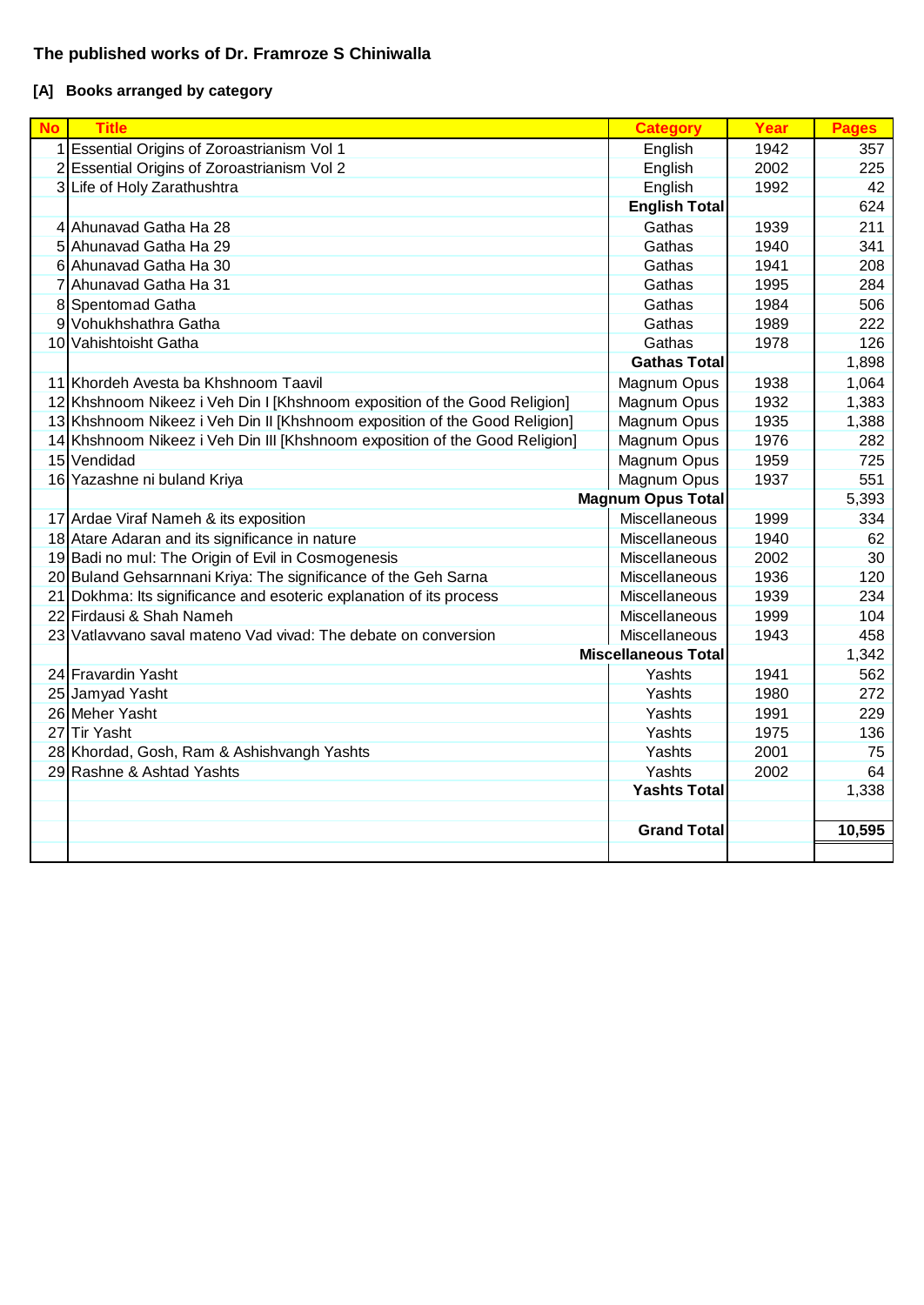### **The works of Dr. Framroze S Chiniwalla**

## **[B] Articles in Frashogard magazine**

| No. | <b>Title</b>                                                                | Year | <b>Volume</b>    | <b>Pages</b>    |  |
|-----|-----------------------------------------------------------------------------|------|------------------|-----------------|--|
|     | 1 Iranian History: Introduction                                             | 1922 | Vol 12, 3-4      | 40              |  |
|     | 2 Iranian History: Shumar e Falk, Yima                                      | 1923 | Vol 13, 1-2      | 28              |  |
|     | 3 Iranian History : Daevas, 16 cities                                       | 1924 | Vol 13, 3-4      | 63              |  |
| 4   | Iranian History: First civilizations                                        |      | Vol 14, 1-2      | 98              |  |
|     | 5 Iranian History: Origin of language                                       | 1925 | Vol 14, 3-4      | 43              |  |
|     | 6 Iranian History : Jamshid & miscellaneous                                 | 1925 | Vol 15, 1-2      | 43              |  |
|     | 7 Iranian History: Division of classes                                      | 1926 | Vol 15, 3-4      | 24              |  |
|     | 8 Iranian History: Babylon, Egypt, Assyria                                  | 1926 | Vol 16, 1-2      | 35              |  |
|     | 9 Iranian History: Z rituals in Egypt & Babylon                             | 1927 | Vol 16, 3-4      | 11              |  |
|     | 10 Poet Hafez and his Zoroastrian Masters                                   | 1927 | Vol 16, 3-4      | 58              |  |
|     | 11 Ustad Saheb Memorial Volume: Ustad Saheb                                 | 1929 | Vol 17-18 USMV   | 51              |  |
|     | 12 Ustad Saheb Memorial Volume: Jam e Jehanuma                              | 1929 | Vol 17-18 USMV   | 12              |  |
|     | 13 Iranian History: The Assyrian Empire                                     | 1930 | Vol 19, 1-4      | 26              |  |
|     | 14 Iranian History: Iran after Yezdezard                                    | 1930 | Vol 19, 1-4      | 13              |  |
|     | 15 Iranian History: The Hittites, Phonecians & Jews                         | 1931 | Vol 20, 1-4      | 30              |  |
|     | 16 PVTS Silver Jubilee Volume: Jam e Jamshed & Cosmogenesis                 | 1932 | Vol 21 PVTS MV   | 23              |  |
|     | 17 Iranian History: The Elamites                                            | 1932 | Vol 22, 1-2      | 19              |  |
|     | 18 Iranian History: The Medians                                             | 1933 | Vol 22, 3-4      | 27              |  |
|     | 19 Thwashe Khadata: the cycle of birth and death of a man                   | 1933 | Vol 22, 3-4      | 6               |  |
|     | 20 Ahu & Ratu, ZA & ZDK, origin of Z Calendar names                         | 1933 | Vol 22, 3-4      | 8               |  |
|     | 21 Types of service                                                         | 1932 | Vol 22, 1-2      | $\overline{2}$  |  |
|     | 22 Significance of Ukhdha & miscellaneous                                   | 1933 | Vol 23, 1-2      | 17              |  |
|     | 23 Van e Zavit Bish                                                         | 1934 | Vol 23, 3-4      | 14              |  |
|     | 24 ZRS Silver Jub & Firdausi Mem Vol: What is Fasal?                        | 1935 | Vol 24 ZRS-FT MV | 55              |  |
|     | 25 ZRS Silver Jub & Firdausi Mem Vol: Reply to opponents of Fasal           | 1935 | Vol 24 ZRS-FT MV | 225             |  |
|     | 26 Types of service                                                         | 1935 | Vol 24 ZRS-FT MV | 7               |  |
|     | 27 Iranian History: The Medians                                             | 1936 | Vol 25, 3-4      | 8               |  |
|     | 28 Van e Zavit Bish                                                         | 1935 | Vol 25, 1-2      | 6               |  |
|     | 29 Van e Zavit Bish                                                         | 1936 | Vol 25, 3-4      | $\,6$           |  |
|     | 30 Silver Jubilee Volume: Commentary of Ustad Saheb article                 | 1937 | Vol 26 - FGMV    | 146             |  |
|     | 31 Silver Jubilee Volume: Reasons for fall of Iranian empire                | 1937 | Vol 26 - FGMV    | 116             |  |
|     | 32 Iranian History: Neobabylonians, Assyrians, Kyan                         | 1937 | Vol 27, 1-2      | 22              |  |
|     | 33 Van e Zavit Bish                                                         | 1938 | Vol 27, 3-4      | 9               |  |
|     | 34 Iranian History: Achaemenians, Cyrus                                     | 1938 | Vol 27, 3-4      | 14              |  |
|     | 35 Pav Mahel: Its seen and unseen composition                               | 1939 | Vol 29, 1-2      | 24              |  |
|     | 36 The so-called Fasli Agiary: Questions relating to new alat               | 1939 | Vol 29, 1-2      | 16              |  |
|     | 37 The so-called Fasli Agiary: More Questions answered                      | 1939 | Vol 29, 1-2      | 52              |  |
|     | 38 Three fundamental Zoroastrian institutions: Atash Behram, Adaran, Dadgah | 1940 | Vol 29, 3-4      | 10 <sub>1</sub> |  |
|     | 39 Meherangan: Its loft stature and utility                                 | 1940 | Vol 30, 1-2      | 42              |  |
|     | 40 The stature of Atash Adaran in Nature                                    | 1940 | Vol 30, 1-2      | 55              |  |
|     | 41 Behdins & Athravans: their spiritual difference                          | 1941 | Vol 31, 1-2      | 18              |  |
|     | 42 Personal & Impersonal God, with reference to Gatha 31.7                  | 1942 | Vol 32, 1-2      | 11              |  |
|     |                                                                             |      |                  |                 |  |
|     | <b>Grand Total</b>                                                          |      |                  |                 |  |
|     |                                                                             |      |                  |                 |  |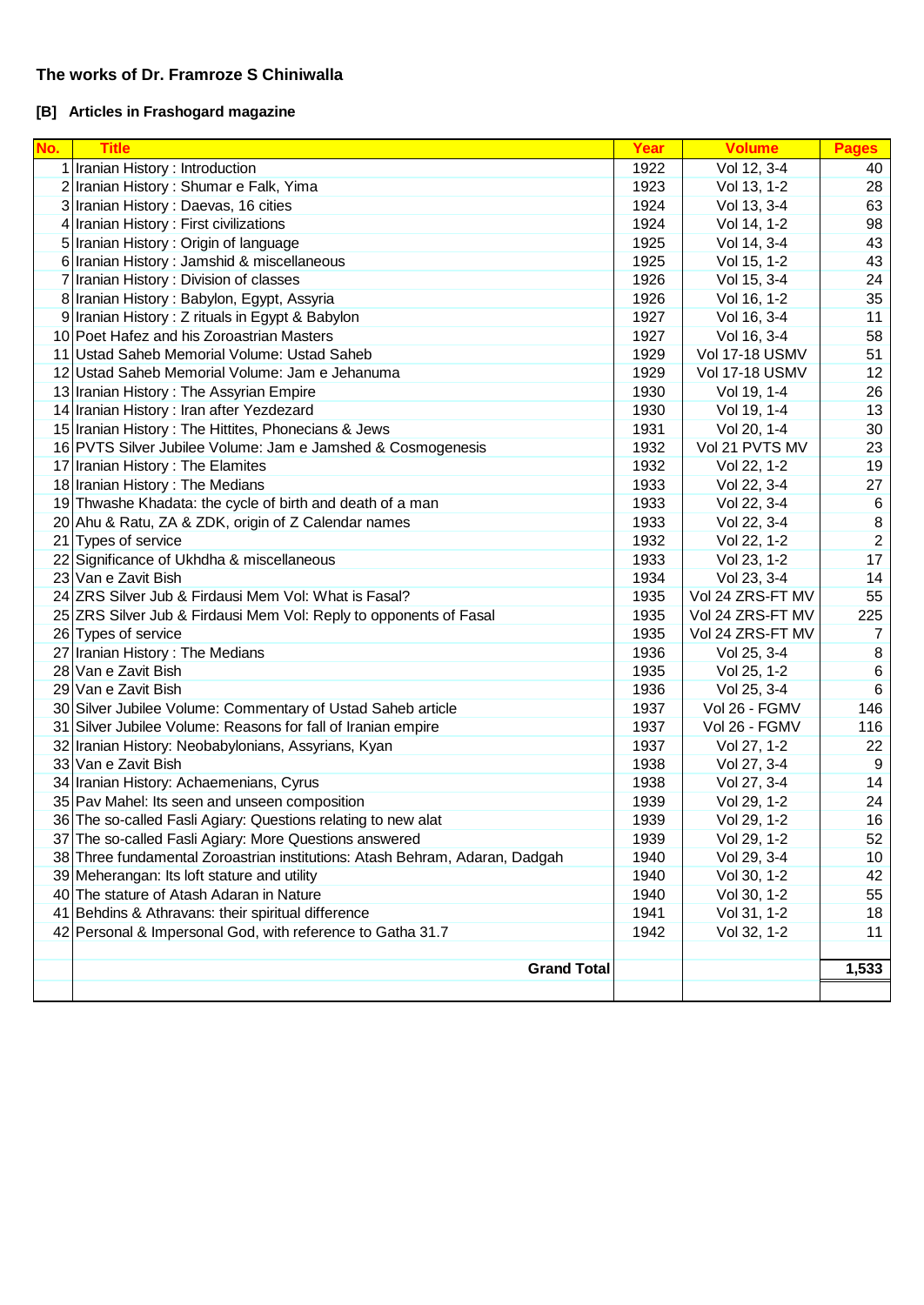### **Complete list of Frashogard published**

| <b>Volume</b>   | <b>Book</b>      | <b>From</b> | To         | Year    | <b>Special?</b>                                      |
|-----------------|------------------|-------------|------------|---------|------------------------------------------------------|
| $\mathbf{1}$    | $\mathbf{1}$     | Jul         | Sep        | 1911    |                                                      |
| $\mathbf{1}$    | $\overline{2}$   | Oct         | Dec        | 1911    |                                                      |
| 1               | $\overline{3}$   | Jan         | Mar        | 1912    |                                                      |
|                 | $\overline{4}$   |             |            | 1912    |                                                      |
| 1               |                  | Apr         | Jun        |         |                                                      |
| $\overline{2}$  | $\mathbf{1}$     | Jul         | Sep        | 1912    |                                                      |
| $\overline{2}$  | $\overline{2}$   | Oct         | Dec        | 1912    |                                                      |
| $\overline{2}$  | $\overline{3}$   | Jan         | Mar        | 1913    |                                                      |
| $\overline{2}$  | $\overline{4}$   | Apr         | Jun        | 1913    |                                                      |
| $\overline{3}$  | $\mathbf{1}$     | Jul         | Sep        | 1913    |                                                      |
| $\overline{3}$  | $\boldsymbol{2}$ | Oct         | Dec        | 1913    |                                                      |
| $\overline{3}$  | $\overline{3}$   | Jan         | Mar        | 1914    |                                                      |
|                 |                  |             |            |         |                                                      |
| $\overline{3}$  | $\overline{4}$   | Apr         | Jun        | 1914    |                                                      |
| $\overline{4}$  | 1                | Jul         | Sep        | 1914    |                                                      |
| 4               | $\overline{2}$   | Oct         | <b>Dec</b> | 1914    |                                                      |
| 4               | $\overline{3}$   | Jan         | Mar        | 1915    |                                                      |
| $\overline{4}$  | $\overline{4}$   | Apr         | Jun        | 1915    |                                                      |
| $\overline{5}$  | 1                | Jul         | Sep        | 1915    |                                                      |
| 5               | $\overline{2}$   | Oct         | Dec        | 1915    |                                                      |
|                 |                  |             |            |         |                                                      |
| $\overline{5}$  | $\overline{3}$   | Jan         | Mar        | 1916    |                                                      |
| $\overline{5}$  | $\overline{4}$   | Apr         | Jun        | 1916    |                                                      |
| $6\overline{6}$ | 1                | Jul         | Sep        | 1916    |                                                      |
| $6\overline{6}$ | $\overline{2}$   | Oct         | Dec        | 1916    |                                                      |
| $6\overline{}$  | $\overline{3}$   | Jan         | Mar        | 1917    |                                                      |
| $6\overline{}$  | $\overline{4}$   | Apr         | Jun        | 1917    |                                                      |
| $\overline{7}$  | $\mathbf{1}$     | Jul         | Sep        | 1917    |                                                      |
| $\overline{7}$  | $2 - 3$          | Oct         | Mar        | 1918    |                                                      |
| $\overline{7}$  | $\overline{4}$   |             |            | 1918    |                                                      |
|                 |                  | Apr         | Jun        |         |                                                      |
| $\overline{8}$  | $1-2$            | Jul         | Dec        | 1918    |                                                      |
| $\overline{8}$  | $3 - 4$          | Jan         | Jun        | 1919    |                                                      |
| $\overline{9}$  | $\overline{1}$   | Jul         | Sep        | 1919    |                                                      |
| $\overline{9}$  | $\overline{2}$   | Oct         | <b>Dec</b> | 1919    |                                                      |
| $\overline{9}$  | $3 - 4$          | Jan         | Jun        | 1920    |                                                      |
| 10              | $\overline{1}$   | Jul         | Sep        | 1920    |                                                      |
| 10              | $\overline{2}$   | Oct         | Dec        | 1920    |                                                      |
|                 |                  |             |            |         |                                                      |
| 10              | $3 - 4$          | Jan         | Jun        | 1921    |                                                      |
| 11              | $1-2$            | Jul         | Dec        | 1921    |                                                      |
| 11              | $3 - 4$          | Jan         | Jun        | 1922    |                                                      |
| 12              | $1-2$            | Jul         | Dec        | 1922    |                                                      |
| 12              | $3 - 4$          | Jan         | Jun        | 1923    |                                                      |
| 13              | $1-2$            | Jul         | Dec        | 1923    |                                                      |
| 13              | $3 - 4$          | Jan         | Jun        | 1924    |                                                      |
| 14              | $1-2$            | Jul         | Dec        | 1924    |                                                      |
|                 |                  |             |            |         |                                                      |
| 14              | 3-4              | Jan         | Jun        | 1925    |                                                      |
| 15              | $1 - 2$          | Jul         | Dec        | 1925    |                                                      |
| 15              | $3 - 4$          | Jan         | Jun        | 1926    |                                                      |
| 16              | $1 - 2$          | Jul         | Dec        | 1926    |                                                      |
| 16              | $3 - 4$          | Jan         | Jun        | 1927    |                                                      |
| 17              | $1 - 4$          | Jul         | Jun        | 1927-28 | <b>Ustad Saheb Memorial Volume</b>                   |
| 18              | $1 - 4$          | Jul         | Jun        | 1928-29 | <b>Ustad Saheb Memorial Volume</b>                   |
| 19              | $1 - 4$          | Jul         | Jun        | 1930    |                                                      |
| 20              | $1 - 4$          | Jul         |            | 1931    |                                                      |
|                 |                  |             | Jun        |         |                                                      |
| 21              | $1 - 4$          | Jul         | Jun        | 1932    | <b>PVTS Silver Jubilee Volume</b>                    |
| 22              | $1 - 2$          | Jul         | Dec        | 1932    |                                                      |
| 22              | $3 - 4$          | Jan         | Jun        | 1933    |                                                      |
| 23              | $1 - 2$          | Jul         | Dec        | 1933    |                                                      |
| 23              | $3 - 4$          | Jan         | Jun        | 1934    |                                                      |
| 24              | $1 - 4$          | Jul         | Jun        | 1935    | ZRS Silver Jubilee & Firdausi Tusi Memorial Volume   |
| 25              | $1-2$            | Jul         | Dec        | 1935    |                                                      |
| 25              | $3 - 4$          | Jan         | Jun        | 1936    |                                                      |
|                 |                  |             |            |         |                                                      |
| 26              | $1 - 4$          | Jul         | Jun        | 1937    | Frashogard Silver Jubilee Memorial Volume            |
| 27              | $1 - 2$          | Jul         | Dec        | 1937    |                                                      |
| 27              | $3 - 4$          | Jan         | Jun        | 1938    |                                                      |
| 28              | $1 - 2$          | Jul         | Dec        | 1938    |                                                      |
| 28              | $3 - 4$          | Jan         | Jun        | 1939    |                                                      |
| 29              | $1 - 2$          | Jul         | Dec        | 1939    |                                                      |
| 29              | $3 - 4$          | Jan         | Jun        | 1940    |                                                      |
| 30              | $1 - 4$          | Jul         | Jun        | 1940    | Anusheh Ruvan Jubilee volume (Fravardin Yasht Tavil) |
| 31              | $1 - 2$          | Jul         | Dec        | 1941    |                                                      |
|                 |                  |             |            |         |                                                      |
| 31              | $3-4$            | Jan         | Jun        | 1942    |                                                      |
| 32              | $1 - 2$          | Jul         | Dec        | 1942    |                                                      |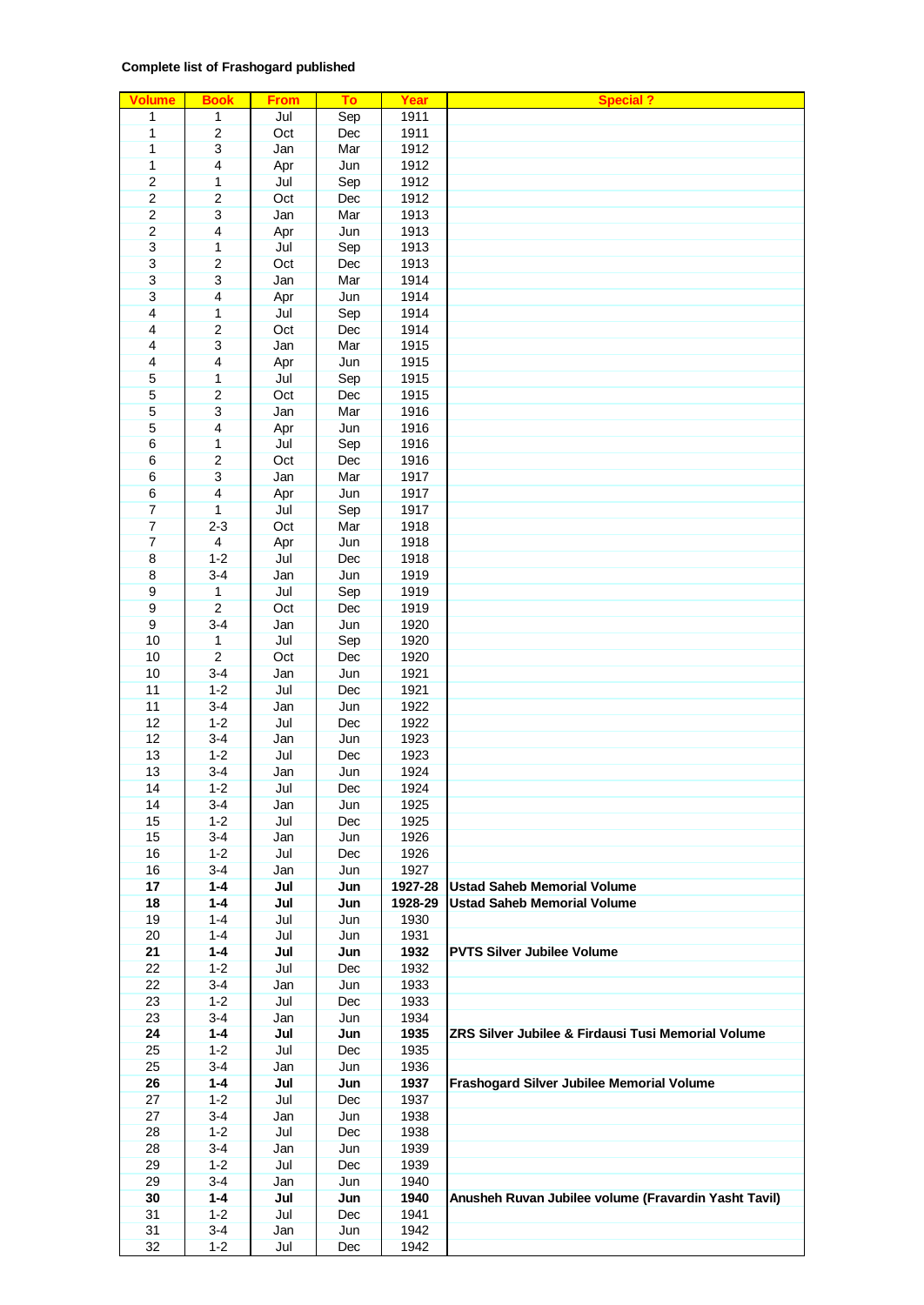### **The works of Dr. Framroze S Chiniwalla**

## **[C] Articles in Parsi Avaz Weekly [arranged date-wise]**

| <b>No</b> | <b>Title</b>                                                                                                       | <b>Volume</b> | No.                                                                                                       | Year | <b>Pages</b>            |
|-----------|--------------------------------------------------------------------------------------------------------------------|---------------|-----------------------------------------------------------------------------------------------------------|------|-------------------------|
|           | 1 The Western Study of the Zoroastrian religion: a critique                                                        | $\mathbf{1}$  | 2 to 7; 9; 11; 13; 15; 17; 19; 21;<br>23; 25; 27; 33; 37; 40; 23; 25; 27;                                 | 1947 | 44                      |
|           | 2 Ahuradhat & Mazdadhat                                                                                            | 1             | 38                                                                                                        | 1948 | $\overline{2}$          |
|           | 3 New Light on the History of Iran: A comprehensive series                                                         | 2             | 15;21;26;31;39;48                                                                                         | 1948 | 12                      |
|           | 4 The Western Study of the Zoroastrian religion: a critique                                                        | 2             | 13; 18; 23; 26; 28; 33; 44; 51                                                                            | 1948 | 16                      |
|           | 5 New Light on the History of Iran: A comprehensive series                                                         | 3             | 1;3;5;11;13;17;20;22;24;26;28;<br>30;32;34;36;38;40;42;44;46;48;<br>50                                    | 1949 | 44                      |
|           | 6 The Western Study of the Zoroastrian religion: a critique                                                        | 3             | 2; 4; 8; 15; 19; 21; 23; 25; 27; 29                                                                       | 1949 | 20                      |
|           | 7 Pahlavi language: an idea of its antiquity                                                                       | 3             | 31; 33; 35; 37; 39; 41; 43; 45; 47;<br>49:51                                                              | 1950 | 28                      |
|           | 8 New Light on the History of Iran: A comprehensive series                                                         | 4             | 1;3;5;7;9;10 to 52                                                                                        | 1951 | 96                      |
|           | 9 Pahlavi language: an idea of its antiquity                                                                       | 4             | 2; 4; 6                                                                                                   | 1951 |                         |
|           | 10 New Light on the History of Iran: A comprehensive series                                                        | 5             | 1 to 35; 37;39;42;44;46;48;50 to<br>53                                                                    | 1952 | 86                      |
|           | 11 Navjote ceremony: Why Kem na Mazda is not recited                                                               | 5             | 36 to 38; 40; 41; 43; 45; 47; 49                                                                          | 1952 | 18                      |
|           | 12 New Light on the History of Iran: A comprehensive series                                                        | 6             | 1 to 52                                                                                                   | 1953 | 104                     |
|           | 13 New Light on the History of Iran: A comprehensive series                                                        | 7             | 1 to 52                                                                                                   | 1953 | 104                     |
|           | 14 New Light on the History of Iran: A comprehensive series                                                        | 8             | 1 to 52                                                                                                   | 1954 | 104                     |
|           | 15 New Light on the History of Iran: A comprehensive series                                                        | 9             | 1 to 52                                                                                                   | 1955 | 104                     |
|           | 16 New Light on the History of Iran: A comprehensive series                                                        | 10            | 1 to 6;8;10 to 36 ;38 to 40;42 to                                                                         | 1956 |                         |
|           |                                                                                                                    |               | 46:48 to 52                                                                                               |      | 94                      |
|           | 17 New Light on the History of Iran: A comprehensive series<br>18 Prof Zaehner's book "Zurvan" : A critical review | 11<br>11      | 1;5;7 to 52                                                                                               | 1957 | 96                      |
|           |                                                                                                                    |               | 51                                                                                                        | 1957 | $\overline{2}$          |
|           | 19 New Light on the History of Iran: A comprehensive series                                                        | 12            | 1 to 4;7;10 to<br>12;14;16;20;21;23;24;26;30;32;34<br>;37;38;38;41;43;45;47;50;52                         | 1958 | 54                      |
|           | 20 Prof Zaehner's book "Zurvan": A critical review                                                                 | 12            | 1 to 17; 19 to 25; 28; 30; 21; 34;<br>37; 38; 39; 41; 42; 43; 46; 48; 50;<br>51                           | 1958 | 78                      |
|           | 21 Yatuki & Magic in the Zoroastrian religion                                                                      | 11            | 40 to 50                                                                                                  | 1958 | 22                      |
|           | 22 New Light on the History of Iran: A comprehensive series                                                        | 13            | 2; 7 to 17; 19 to 28; 32;34 to 38;                                                                        | 1959 |                         |
|           |                                                                                                                    |               |                                                                                                           |      |                         |
|           | 23 Prof Zaehner's book "Zurvan" : A critical review                                                                | 13            | 40;41;43; 45 to 50<br>1; 3; 8; 9; 11; 14; 17; 19; 22; 24;<br>25; 26; 28; 30; 34; 36; 42; 45; 46;<br>47:51 | 1959 | 74<br>42                |
|           | 24 New Light on the History of Iran: A comprehensive series                                                        | 14            | 1;3;7;8;11;19;29;31;32;40;41;44;4<br>7;49;51                                                              | 1960 | 30                      |
|           | 25 Prof Zaehner's book "Zurvan": A critical review                                                                 | 14            | 2; 4; 13; 24; 42; 46; 48; 52                                                                              | 1960 | 16                      |
|           | 26 New Light on the History of Iran: A comprehensive series                                                        | 15            | 2;3;5;7;11;14;17;20;26;30;43;45;4<br>ŏ                                                                    | 1961 | 26                      |
|           | 27 Zoroastrian religion: An overview of its esoteric nature                                                        | 15            | 14                                                                                                        | 1961 | $\boldsymbol{2}$        |
|           | 28 Prof Zaehner's book "Zurvan" : A critical review                                                                | 15            | 17; 20; 21; 24; 28; 32; 34; 36; 38;<br>39; 40; 41; 46; 47                                                 | 1961 | $30\,$                  |
|           | 29 Impersonal and Personal God in Zoroastrianism                                                                   | 15            | 49                                                                                                        | 1962 | 2                       |
|           | 30 Prof Zaehner's book "Zurvan": A critical review                                                                 | 16            | 3; 5; 6; 7; 12; 13; 14; 16; 17; 18;<br>19; 21                                                             | 1962 | 24                      |
|           | 31 Legacy of our forefathers: Why is it the best?                                                                  | 15            | 27 to 34; 36                                                                                              | 1962 | $18\,$                  |
|           | 32 Afringan: Explanation of the various paragraphs                                                                 | 17            | 1;2                                                                                                       | 1963 | 4                       |
|           | 33 Condition at the time of death & 4 days ceremonies                                                              | 17            | 1                                                                                                         | 1963 | $\overline{\mathbf{c}}$ |
|           | 34 Presence of non Zoroastrians at Zoroastrian ceremonies is taboo                                                 | 17            | 19                                                                                                        | 1963 | $\overline{2}$          |
|           | 35 Daenao: The esoteric explanation for various religions                                                          | 16            | 51                                                                                                        | 1963 | $\overline{2}$          |
|           | 36 Sagdih at the Dokhma, significance of the lamp                                                                  | 17            | $\mathbf{1}$                                                                                              | 1963 | $\overline{2}$          |
|           | 37 Nirangs and Isms                                                                                                | 17            | 27                                                                                                        | 1963 | $\overline{2}$          |
|           | 38 Nehvar Jivam                                                                                                    | 17            | 28                                                                                                        | 1963 | $\overline{c}$          |
|           |                                                                                                                    |               |                                                                                                           |      |                         |
|           | 39 Padan from the Sudreh at the time of Navjote: Its significance                                                  | 17            | 19                                                                                                        | 1963 | $\overline{c}$          |
|           | 40 Farajyat: The obligatory prayers and their place in the Avesta                                                  | 17            | 8 to 9                                                                                                    | 1963 | 4                       |
|           | 41 Heaven & Hell: Journey of the soul                                                                              | 17            | 22;23                                                                                                     | 1963 | 4                       |
|           | 42 Mez: Consecrated fruit: How to use it?                                                                          | 16            | 52                                                                                                        | 1963 | $\overline{c}$          |
|           | 43 The Marriage Ceremony                                                                                           | 16            | 43;44                                                                                                     | 1963 | 4                       |
|           | 44 Dastur Azar Kaiwan                                                                                              | 17            | 38;39                                                                                                     | 1964 | 4                       |
|           | 45 The Making of the Kusti, and its esoteric significance                                                          | 17            | 44                                                                                                        | 1964 | $\overline{c}$          |
|           | 46 Khaetwodath: Its deep esoteric import                                                                           | 17            | 32 to 33                                                                                                  | 1964 | $\overline{\mathbf{4}}$ |
|           | 47 Does vegetarianism lead to salvation?                                                                           | 17            | 52                                                                                                        | 1964 | $\overline{c}$          |
|           | 48 Navjote ceremony and its significance                                                                           | 17            | 43                                                                                                        | 1964 | $\overline{c}$          |
|           | 49 Pav Mahel and Alats: their significance                                                                         | 18            | 36 to 41                                                                                                  | 1964 | 12                      |
|           | 50 Frashogard, Ristakhiz and Tan Pasin: Their difference                                                           | 17            | 36                                                                                                        | 1964 | $\overline{2}$          |
|           |                                                                                                                    |               |                                                                                                           |      |                         |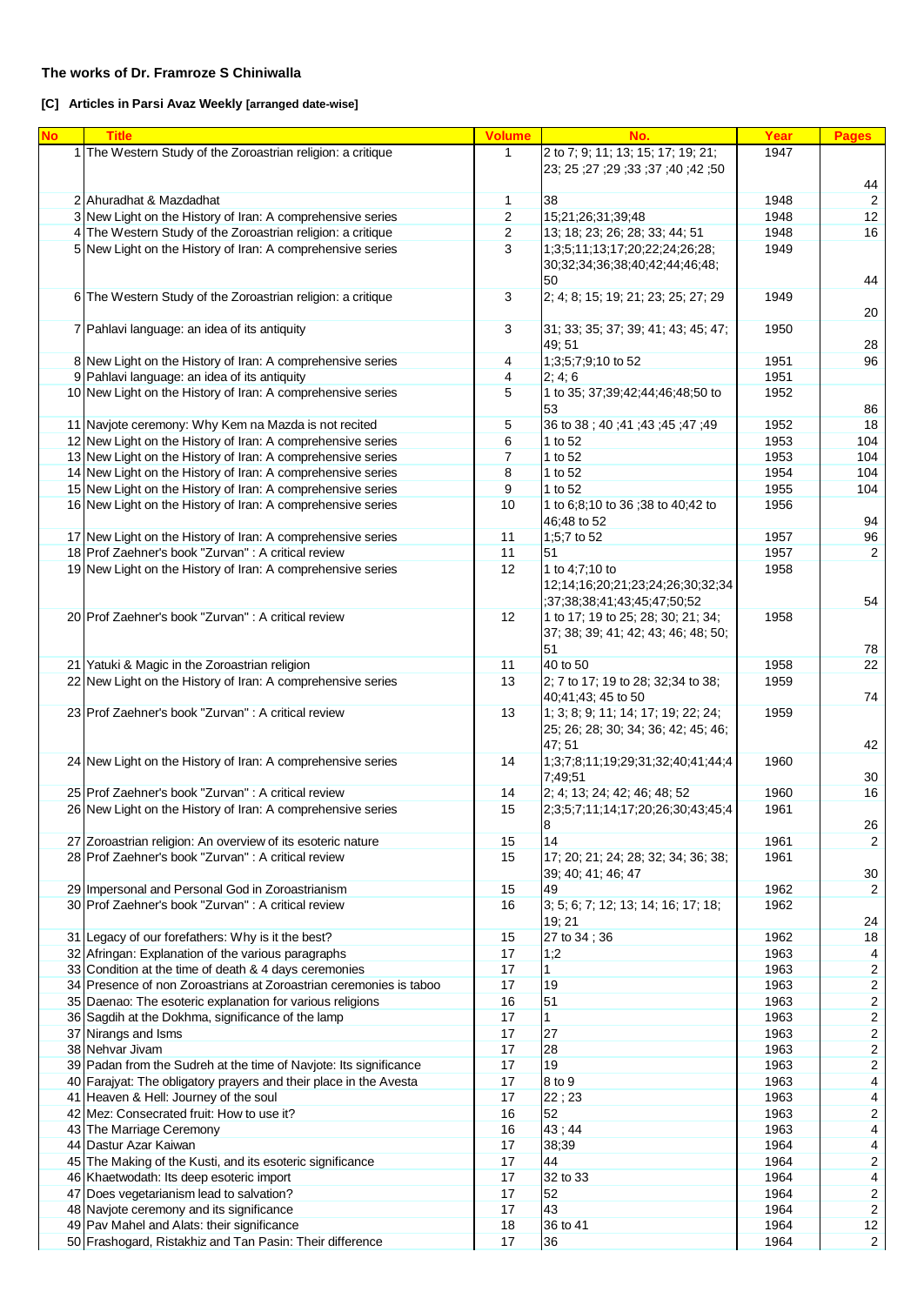| <b>No</b> | <b>Title</b>                                                        | <b>Volume</b> | No.                                 | Year | <b>Pages</b>            |
|-----------|---------------------------------------------------------------------|---------------|-------------------------------------|------|-------------------------|
|           | 51 Heaven: its various forms. What is living Heaven?                | 17            | 29;30                               | 1964 | 4                       |
|           | 52 The Mind: Its composition and working                            | 17            | 31                                  | 1964 | $\overline{2}$          |
|           | 53 Pollutants: Natural and unnatural                                | 17            | 24 to 26                            | 1964 | $\,6\,$                 |
|           | 54 Urvan and the body                                               | 17            | 37                                  | 1964 | $\overline{\mathbf{c}}$ |
|           | 55 Urvan's thoughts at the time of birth and during life            | 17            | 45 to 47                            | 1964 | $\boldsymbol{7}$        |
|           | 56 Traditions: their relevance and salvation through their practice | 18            | 2                                   | 1964 | $\overline{\mathbf{c}}$ |
|           | 57 Ham Mithra: an example of a cohesive Anjuman                     | 17            | 34;35                               | 1964 | 4                       |
|           | 58 New Light on the History of Iran: A comprehensive series         | 18            | 46 to 50                            | 1965 | 10                      |
|           | 59 New Light on the History of Iran: A comprehensive series         | 19            | 1;2;4;6;9;10;11                     | 1965 | 14                      |
|           | 60 Meherangan: Its greatness and esoteric import                    | 18            | 52                                  | 1965 | $\overline{2}$          |
|           | 61 Meherangan: Its greatness and esoteric import                    | 19            | 1 to $5$                            | 1965 | 12                      |
|           | 62 Time: Methods to measure it                                      | 19            | 44 to 47; 49; 50                    | 1966 | 12                      |
|           | 63 Time: Methods to measure it                                      | 20            | 2                                   | 1966 | $\overline{2}$          |
|           | 64 A primer on Zoroastrian teachings                                | 22            | 18 to 20; 22 to 25; 27; 28; 30; 32; | 1968 |                         |
|           |                                                                     |               | 34; 37; 39; 42; 49                  |      | 32                      |
|           | 65 Atash Behram                                                     | 23            | 4 to 6; 8 to 13;17;19 to 35         | 1969 | 54                      |
|           | 66 Nisti: Its geography and relevance to Pav Mahel ceremonies       | 22            | 17 to 43; 45 to 49                  | 1969 | 64                      |
|           | 67 The Historical practice of eating food with Barsom & Baj         | 22            | 22                                  | 1969 | $\overline{2}$          |
|           | 68 Yasna: Esoteric significance of Rituals and their import         | 22            | 37; 38; 41; 46; 48                  | 1969 | 10                      |
|           | 69 Yasna: Esoteric significance of Rituals and their import         | 23            | 4; 45; 46; 47; 48; 50 to 52         | 1969 | 16                      |
|           | 70 Atash Dadgah                                                     | 23            | 36;37                               | 1970 | 4                       |
|           | 71 Atash Padshah: The Question of shifting the Holy Fire            | 23            | 41;42                               | 1970 | $\overline{4}$          |
|           | 72 History of Alexander                                             | 23            | 35 to 39                            | 1970 | 10                      |
|           | 73 Gahambars: Their significance & esoteric explanation             | 24            | 11 to 38                            | 1970 | 56                      |
|           | 74 Four days after death ceremonies: their need & explanation       | 24            | 10                                  | 1970 | $\overline{2}$          |
|           | 75 Jashan e Sadeh: Its esoteric explanation                         | 24            | 1 to $4:6$                          | 1970 | 10                      |
|           | 76 Navjote ceremony and its deep esoteric significance              | 23            | 38 to 46; 48 to 52                  | 1970 | 28                      |
|           | 77 Navjote ceremony and its deep esoteric significance              | 24            | 1; 2                                | 1970 | 4                       |
|           | 78 Yasna: Esoteric significance of Rituals and their import         | 24            | 2                                   | 1970 | 4                       |
|           | 79 The Marriage Ceremony and its esoteric significance              | 23            | 13 to 20; 23 to 29; 36; 37          | 1970 | 32                      |
|           | 80 Afringan: An analysis                                            | 24            | 39                                  | 1971 | $\overline{2}$          |
|           | 81 Afringan: A detailed analysis of the ceremony                    | 25            | 25 to 37; 40 to 44                  | 1971 | 36                      |
|           | 82 Gahs: their significance & esoteric explanation                  | 25            | 17 to 24                            | 1971 | 16                      |
|           | 83 Nahns: different types and their significance                    | 24            | 40 to 51                            | 1971 | 22                      |
|           | 84 Nahns: different types and their significance                    | 25            | 1;5; 9 to 14; 17                    | 1971 | 18                      |
|           | 85 Nikeez i Veh Din: What is it?                                    | 25            | 18 to 26                            | 1971 | 18                      |
|           | 86 Nisti: Its geography and expanse                                 | 24            | 34 to 51                            | 1971 | 36                      |
|           | 87 Nisti: Its geography and expanse                                 | 25            | 1 to 18                             | 1971 | 38                      |
|           | 88 Thwashe Khadat: Esoteric explanation of man's life cycle         | 25            | 45:46                               | 1972 | 4                       |
|           | 89 Navar: The title and its significance                            | 25            | 33 to 41; 45 to 52;                 | 1972 | 34                      |
|           | 90 Navar: The title and its significance                            | 26            | 1 to 8 ; 10 ; 14                    | 1972 | 22                      |
|           | 91 The History of Philological studies of the Zoroastrian religion  | 26            | 4 to 12; 14; 15                     | 1972 | 22                      |
|           | 92 Vispaesha Bajs                                                   | 26            | 15 to 26                            | 1972 | 24                      |
|           | 93 Sahen Baj                                                        | 25            | 28; 29 31                           | 1972 | 6                       |
|           | 94 Review of A. Khabardar's book: New Light on the Gathas           | 26            | 32 to 34                            | 1973 | 6                       |
|           | 95 The Chakhras: their description in the Vendidad                  | 26            | 47 to 52                            | 1973 | 12                      |
|           | 96 Esoteric light on various issues of the Zoroastrian religion     | 26            | 21 to 23; 25 to 52                  | 1973 | 62                      |
|           | 97 Nafs e Mavalida: The various forms of death                      | 27            | 24;25                               | 1973 | $\overline{4}$          |
|           | 98 Padan: Its significance                                          | 26            | 31                                  | 1973 | $\overline{2}$          |
|           | 99 The Origin of Evil: Esoteric truths                              | 26            | 39;41 to 46                         | 1973 | 14                      |
|           | 100 Bunak Pasbani: Preservation of the Seed: What is it?            | 27            | 20                                  | 1973 | $\overline{c}$          |
|           | 101 Historical discoveries through Coins of the Sassanian empire    | 26            | 25; 27; 28                          | 1973 | 6                       |
|           | 102 Atash Behram, its Divine Stature                                | 27            | 47;49;50;51                         | 1974 | 8                       |
|           | 103 Iranian and Parsi names                                         | 27            | 50 to 52                            | 1974 | 6                       |
|           | 104 The Chakhras: their description in the Vendidad                 | 27            | 1; 2                                | 1974 | 4                       |
|           | 105 Pasupach: Different levels of the Pasupach ceremony             | 27            | 50                                  | 1974 | $\overline{2}$          |
|           | 106 The arrival of Parsis in India: Historical notes & commentary   | 27            | 21 to 30                            | 1974 | 20                      |
|           | 107 Reincarnation: Scriptural references and truths                 | 27            | 36 to 45; 47; 48                    | 1974 | 24                      |
|           | 108 Ava Yasht                                                       | 27            | 5 to 33                             | 1974 | 58                      |
|           | 109 Behram Yasht                                                    | 27            | 40 to 49                            | 1974 | 20                      |
|           |                                                                     |               |                                     |      |                         |
|           |                                                                     |               | <b>Grand Total</b>                  |      | 2,411                   |
|           |                                                                     |               |                                     |      |                         |

**Notes:**

Parsi Avaz News Weekly was published from 7th July 1947 to 1st July 1974, in Tabloid size

Each volume number stretches from 7th July of the year to 1st July of the next year, aggregating 52 issues each year

The number of pages of each article has been approximated at the rate of two pages per issue in which the article appeared

This list is based on the Index to the Parsi Avaz prepared by Vada Dasturji M K Meherji Rana of Navsari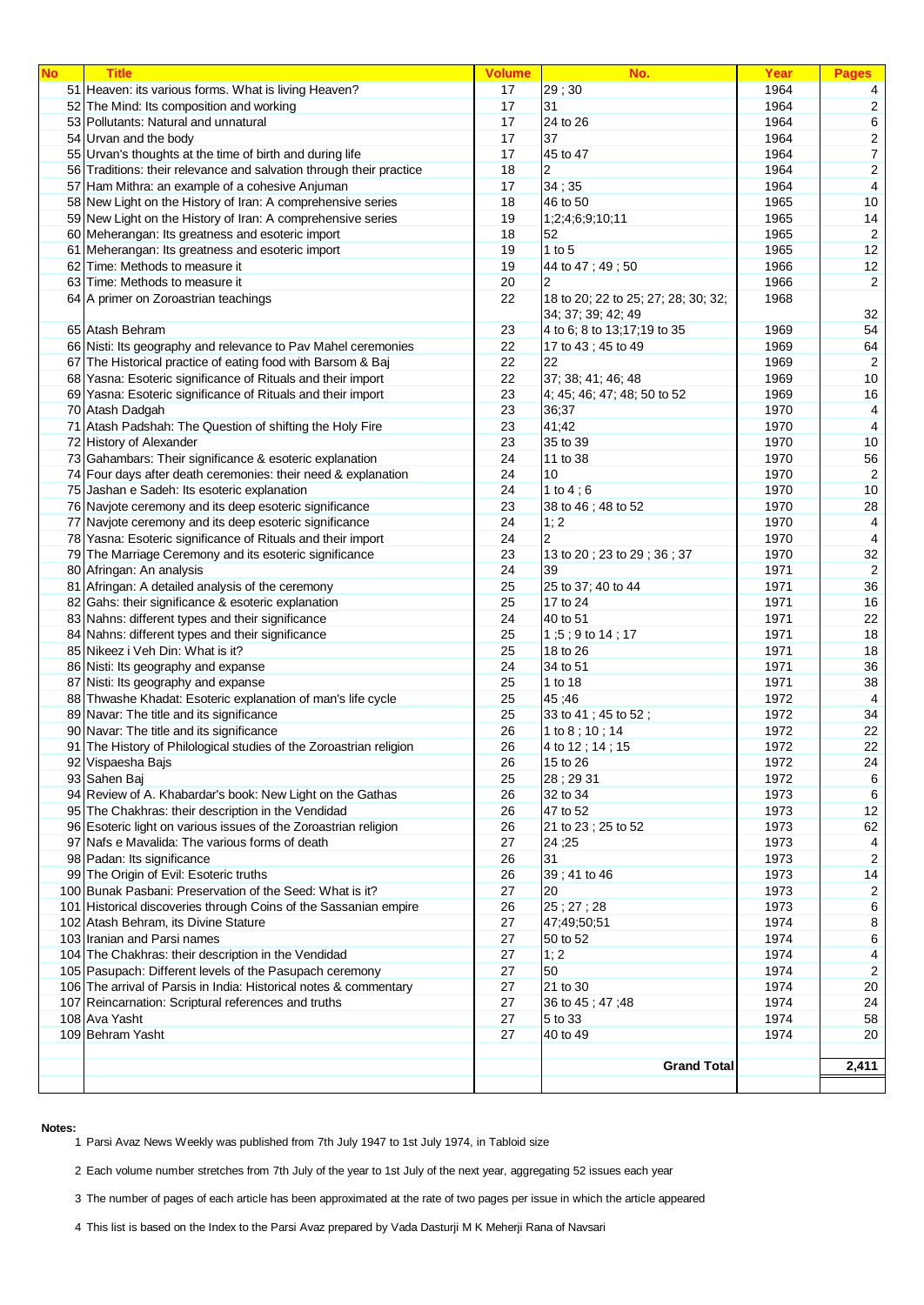#### **The works of Dr. Framroze S Chiniwalla**

**[C] Articles in Parsi Avaz Weekly [arranged topic-wise]**

| <b>No</b> | <b>Title</b>                                                       | <b>Volume</b>  | No.                                                                             | Year | <b>Pages</b>         |
|-----------|--------------------------------------------------------------------|----------------|---------------------------------------------------------------------------------|------|----------------------|
|           | 1 Ahuradhat & Mazdadhat                                            | $\mathbf{1}$   | 38                                                                              | 1948 | $\overline{2}$       |
|           | 2 Dastur Azar Kaiwan                                               | 17             | 38;39                                                                           | 1964 | 4                    |
|           | 3 Atash Dadgah                                                     | 23             | 36;37                                                                           | 1970 | 4                    |
|           |                                                                    | 23             | 4 to 6; 8 to 13;17;19 to 35                                                     |      | 54                   |
|           | 4 Atash Behram                                                     |                |                                                                                 | 1969 |                      |
|           | 5 Atash Behram, its Divine Stature                                 | 27             | 47;49;50;51                                                                     | 1974 | 8                    |
|           | 6 Atash Padshah: The Question of shifting the Holy Fire            | 23             | 41;42                                                                           | 1970 | 4                    |
|           | 7 Afringan: Explanation of the various paragraphs                  | 17             | 1;2                                                                             | 1963 | 4                    |
|           | 8 Afringan: An analysis                                            | 24             | 39                                                                              | 1971 | $\overline{2}$       |
|           | 9 Afringan: A detailed analysis of the ceremony                    | 25             | 25 to 37; 40 to 44                                                              | 1971 | 36                   |
|           | 10 New Light on the History of Iran: A comprehensive series        | $\sqrt{2}$     | 15;21;26;31;39;48                                                               | 1948 | 12                   |
|           |                                                                    | 3              | 1;3;5;11;13;17;20;22;24;26;28;                                                  | 1949 |                      |
|           |                                                                    |                | 30;32;34;36;38;40;42;44;46;48;<br>50                                            |      | 44                   |
|           |                                                                    | $\overline{4}$ | 1;3;5;7;9;10 to 52                                                              | 1950 | 96                   |
|           |                                                                    | 5              |                                                                                 | 1951 |                      |
|           |                                                                    |                | 1 to 35; 37;39;42;44;46;48;50 to<br>53                                          |      | 86                   |
|           |                                                                    |                |                                                                                 |      |                      |
|           |                                                                    | 6              | 1 to 52                                                                         | 1952 | 104                  |
|           |                                                                    | $\overline{7}$ | 1 to 52                                                                         | 1953 | 104                  |
|           |                                                                    | 8              | 1 to 52                                                                         | 1954 | 104                  |
|           |                                                                    | 9              | 1 to 52                                                                         | 1955 | 104                  |
|           |                                                                    | 10             | 1 to 6;8;10 to 36 ;38 to 40;42 to<br>46;48 to 52                                | 1956 | 94                   |
|           |                                                                    | 11             | 1;5;7 to 52                                                                     | 1957 | 96                   |
|           |                                                                    | 12             | 1 to 4;7;10 to                                                                  | 1958 |                      |
|           |                                                                    |                | 12;14;16;20;21;23;24;26;30;32;3<br>4;37;38;38;41;43;45;47;50;52                 |      | 54                   |
|           |                                                                    | 13             | 2; 7 to 17; 19 to 28; 32;34 to 38;<br>40:41:43: 45 to 50                        | 1959 | 74                   |
|           |                                                                    | 14             | 1;3;7;8;11;19;29;31;32;40;41;44;4<br>7;49;51                                    | 1960 | 30                   |
|           |                                                                    | 15             | 2;3;5;7;11;14;17;20;26;30;43;45;4                                               | 1961 |                      |
|           |                                                                    |                | 8                                                                               |      | 26                   |
|           |                                                                    | 18             | 46 to 50                                                                        | 1965 | 10                   |
|           |                                                                    | 19             | 1;2;4;6;9;10;11                                                                 | 1965 | 14                   |
|           | 11 History of Alexander                                            | 23             | 35 to 39                                                                        | 1970 | 10                   |
|           | 12 Iranian and Parsi names                                         | 27             | 50 to 52                                                                        | 1974 | 6                    |
|           | 13 Impersonal and Personal God in Zoroastrianism                   | 15             | 49                                                                              | 1962 | $\boldsymbol{2}$     |
|           | 14 The Making of the Kusti, and its esoteric significance          | 17             | 44                                                                              | 1964 | $\boldsymbol{2}$     |
|           |                                                                    |                |                                                                                 |      |                      |
|           | 15 Khaetwodath: Its deep esoteric import                           | 17             | 32 to 33                                                                        | 1964 | $\overline{4}$       |
|           | 16 Review of A. Khabardar's book: New Light on the Gathas          | 26             | 32 to 34                                                                        | 1973 | 6                    |
|           | 17 Gahambars: Their significance & esoteric explanation            | 24             | 11 to 38                                                                        | 1970 | 56                   |
|           | 18 Gahs: their significance & esoteric explanation                 | 25             | 17 to 24                                                                        | 1971 | 16                   |
|           | 19 Condition at the time of death & 4 days ceremonies              | 17             | 1                                                                               | 1963 | $\boldsymbol{2}$     |
|           | 20 Four days after death ceremonies: their need & explanation      | 24             | 10                                                                              | 1970 | 2                    |
|           | 21 The Chakhras: their description in the Vendidad                 | 26             | 47 to 52                                                                        | 1973 | 12                   |
|           |                                                                    | 27             | 1; 2                                                                            | 1974 | 4                    |
|           | 22 Zoroastrian religion: An overview of its esoteric nature        | 15             | 14                                                                              | 1961 | $\overline{2}$       |
|           | 23 Esoteric light on various issues of the Zoroastrian religion    | 26             | 21 to 23; 25 to 52                                                              | 1973 | 62                   |
|           |                                                                    | $\mathbf{1}$   |                                                                                 |      |                      |
|           | 24 The Western Study of the Zoroastrian religion: a critique       |                | 2 to 7; 9; 11; 13; 15; 17; 19; 21;<br>23; 25; 27; 33; 37; 40; 23; 25; 27;       | 1947 | 44                   |
|           |                                                                    | $\sqrt{2}$     | 13; 18; 23; 26; 28; 33; 44; 51                                                  | 1948 | 16                   |
|           |                                                                    |                |                                                                                 |      |                      |
|           |                                                                    | 3              | 2; 4; 8; 15; 19; 21; 23; 25; 27; 29                                             | 1949 |                      |
|           | 25 A primer on Zoroastrian teachings                               | 22             | 18 to 20; 22 to 25; 27; 28; 30; 32;                                             | 1968 | 20                   |
|           |                                                                    |                | 34; 37; 39; 42; 49                                                              |      | 32                   |
|           | 26 Jashan e Sadeh: Its esoteric explanation                        | 24             | 1 to $4;6$                                                                      | 1970 | 10                   |
|           | 27 Presence of non Zoroastrians at Zoroastrian ceremonies is taboo | 17             | 19                                                                              | 1963 | $\overline{c}$       |
|           | 28 Prof Zaehner's book "Zurvan" : A critical review                | 11             | 51                                                                              | 1957 | $\overline{2}$       |
|           |                                                                    | 12             | 1 to 17; 19 to 25; 28; 30; 21; 34;<br>37; 38; 39; 41; 42; 43; 46; 48; 50;<br>51 | 1958 |                      |
|           |                                                                    | 13             | 1; 3; 8; 9; 11; 14; 17; 19; 22; 24;<br>25; 26; 28; 30; 34; 36; 42; 45; 46;      | 1959 | 78                   |
|           |                                                                    |                | 47;51                                                                           |      | 42                   |
|           |                                                                    | 14             | 2; 4; 13; 24; 42; 46; 48; 52                                                    | 1960 | 16                   |
|           |                                                                    | 15             | 17; 20; 21; 24; 28; 32; 34; 36; 38;                                             | 1961 |                      |
|           |                                                                    | 16             | 39; 40; 41; 46; 47<br>3; 5; 6; 7; 12; 13; 14; 16; 17; 18;                       | 1962 | 30                   |
|           | 29 Does vegetarianism lead to salvation?                           | 17             | 19; 21<br>52                                                                    | 1964 | 24<br>$\overline{2}$ |
|           |                                                                    |                |                                                                                 |      |                      |